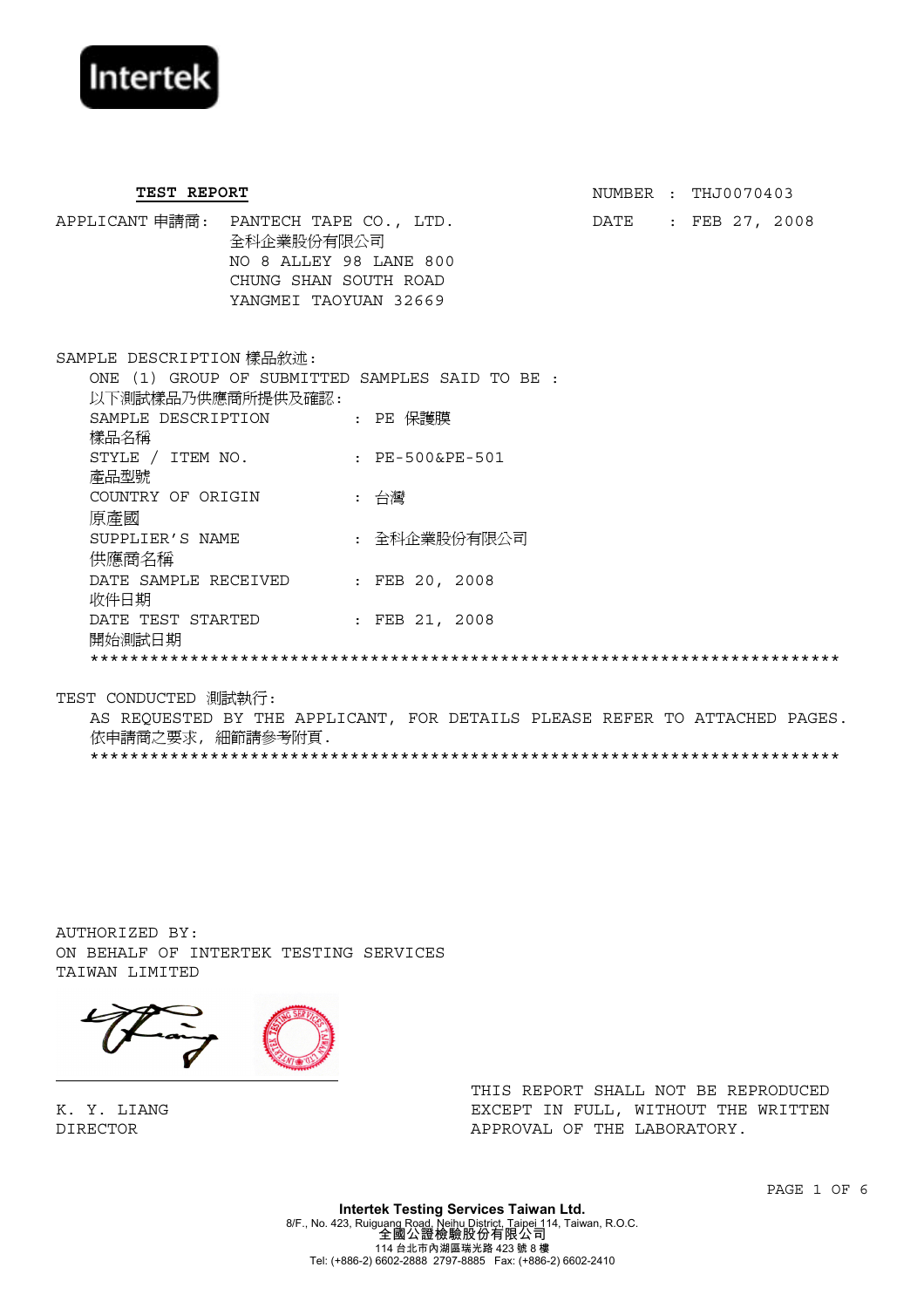

TEST CONDUCTED

(Ⅰ)TEST RESULT SUMMARY 測試結果:

| TESTING ITEM 測試項目<br>SEMI-TRANSPARENT<br>PLASTIC FILM<br>HEAVY METAL /<br>重金屬<br>鎘含量<br>Cd)<br>CADMIUM<br>CONTENT<br><b>ND</b><br>鉛含量<br>(Pb)<br>CONTENT<br>LEAD<br><b>ND</b><br>汞含量<br>MERCURY<br>(Hq)<br>CONTENT<br><b>ND</b> |  |  |  |  |
|---------------------------------------------------------------------------------------------------------------------------------------------------------------------------------------------------------------------------------|--|--|--|--|
|                                                                                                                                                                                                                                 |  |  |  |  |
|                                                                                                                                                                                                                                 |  |  |  |  |
|                                                                                                                                                                                                                                 |  |  |  |  |
|                                                                                                                                                                                                                                 |  |  |  |  |
|                                                                                                                                                                                                                                 |  |  |  |  |
|                                                                                                                                                                                                                                 |  |  |  |  |
| $(\overline{Cr^{6+}})$<br>六價鉻含量<br>CHROMIUM VI<br>CONTENT<br>ND                                                                                                                                                                 |  |  |  |  |
| 多溴聯苯<br>POLYBROMINATED BIPHENYLS<br>(PBBs)                                                                                                                                                                                      |  |  |  |  |
| 單溴聯苯<br>(MONOBB)<br>MONOBROMINATED BIPHENYLS<br><b>ND</b>                                                                                                                                                                       |  |  |  |  |
| 溴聯苯<br>DIBROMINATED BIPHENYLS<br>(DIBB)<br><b>ND</b>                                                                                                                                                                            |  |  |  |  |
| 三溴聯苯<br><b>ND</b><br>TRIBROMINATED BIPHENYLS<br>(TRIBB)                                                                                                                                                                         |  |  |  |  |
| 四溴聯苯<br>(TETRABB)<br><b>ND</b><br>TETRABROMINATED BIPHENYLS                                                                                                                                                                     |  |  |  |  |
| 五溴聯苯<br>PENTABROMINATED BIPHENYLS<br>(PENTABB)<br><b>ND</b>                                                                                                                                                                     |  |  |  |  |
| 六溴聯苯<br><b>ND</b><br>HEXABROMINATED BIPHENYLS<br>(HEXABB)                                                                                                                                                                       |  |  |  |  |
| 七溴聯苯<br>HEPTABROMINATED BIPHENYLS (HEPTABB)<br><b>ND</b>                                                                                                                                                                        |  |  |  |  |
| 溴聯苯<br>(OCTABB)<br><b>ND</b><br>OCTABROMINATED BIPHENYLS                                                                                                                                                                        |  |  |  |  |
| 九溴聯苯<br>NONABROMINATED BIPHENYLS<br>(NONABB)<br><b>ND</b>                                                                                                                                                                       |  |  |  |  |
| 十溴聯苯<br>DECABROMINATED BIPHENYL<br>(DECABB)<br><b>ND</b>                                                                                                                                                                        |  |  |  |  |
| POLYBROMINATED DIPHENYL ETHERS<br>多溴聯苯醚<br>(PBDEs)                                                                                                                                                                              |  |  |  |  |
| 單溴聯苯醚<br>MONOBROMINATED DIPHENYL ETHERS<br><b>ND</b><br>(MONOBDE)                                                                                                                                                               |  |  |  |  |
| 溴聯苯醚<br>(DIBDE)<br>DIBROMINATED DIPHENYL ETHERS<br><b>ND</b>                                                                                                                                                                    |  |  |  |  |
| 三溴聯苯醚<br>TRIBROMINATED DIPHENYL ETHERS<br>(TRIBDE)<br><b>ND</b>                                                                                                                                                                 |  |  |  |  |
| 四溴聯苯醚<br>(TETRABDE)<br><b>ND</b><br>TETRABROMINATED DIPHENYL ETHERS                                                                                                                                                             |  |  |  |  |
| 五溴聯苯醚<br>(PENTABDE)<br>PENTABROMINATED DIPHENYL ETHERS<br><b>ND</b>                                                                                                                                                             |  |  |  |  |
| 六溴聯苯醚<br>HEXABROMINATED DIPHENYL ETHERS<br><b>ND</b><br>(HEXABDE)                                                                                                                                                               |  |  |  |  |
| 七溴聯苯醚<br>HEPTABROMINATED DIPHENYL ETHERS<br>(HEPTABDE)<br>ND                                                                                                                                                                    |  |  |  |  |
| 溴聯苯醚<br>OCTABROMINATED DIPHENYL ETHERS<br>(OCTABDE)<br><b>ND</b>                                                                                                                                                                |  |  |  |  |
| 九溴聯苯醚<br><b>ND</b><br>NONABROMINATED<br>DIPHENYL ETHERS<br>(NONABDE)                                                                                                                                                            |  |  |  |  |
| DIPHENYL ETHER<br>溴聯苯醚<br>DECABROMINATED<br>(DECABDE)<br><b>ND</b>                                                                                                                                                              |  |  |  |  |
| 鹵素含量<br><b>HALOGEN CONTENT</b>                                                                                                                                                                                                  |  |  |  |  |
| 氟<br>FLUORINE<br>$\mathbf{F}$<br>ND                                                                                                                                                                                             |  |  |  |  |
| 氯<br>(Cl<br>CHLORINE<br><b>ND</b>                                                                                                                                                                                               |  |  |  |  |
| 溴<br><b>BROMINE</b><br>(Br)<br><b>ND</b>                                                                                                                                                                                        |  |  |  |  |
| 碘<br>IODINE<br>$\vert$ $\bot$<br><b>ND</b>                                                                                                                                                                                      |  |  |  |  |

CHEMIST: INORGANIC (WILLIAN CHEN/ING KUO/RALF CHANG)<br>分析人員 ORGANIC (VICO LIN) ORGANIC (VICO LIN) REMARKS 備註: ppm = PARTS PER MILLION BASED ON WEIGHT OF TESTED SAMPLE = 百萬分之一,依據測試樣品重量計算 ND = NOT DETECTED = 未檢測出 DATE SAMPLE RECEIVED DATE SAMPLE RECEIVED : FEB 20, 2008<br>樣品收件日期 TESTING PERIOD<br>樣品測試期間 : FEB 21, 2008 TO FEB 26, 2008 \*\*\*\*\*\*\*\*\*\*\*\*\*\*\*\*\*\*\*\*\*\*\*\*\*\*\*\*\*\*\*\*\*\*\*\*\*\*\*\*\*\*\*\*\*\*\*\*\*\*\*\*\*\*\*\*\*\*\*\*\*\*\*\*\*\*\*\*\*\*\*\*\*\*\*\*\*\*

PAGE 2 OF 6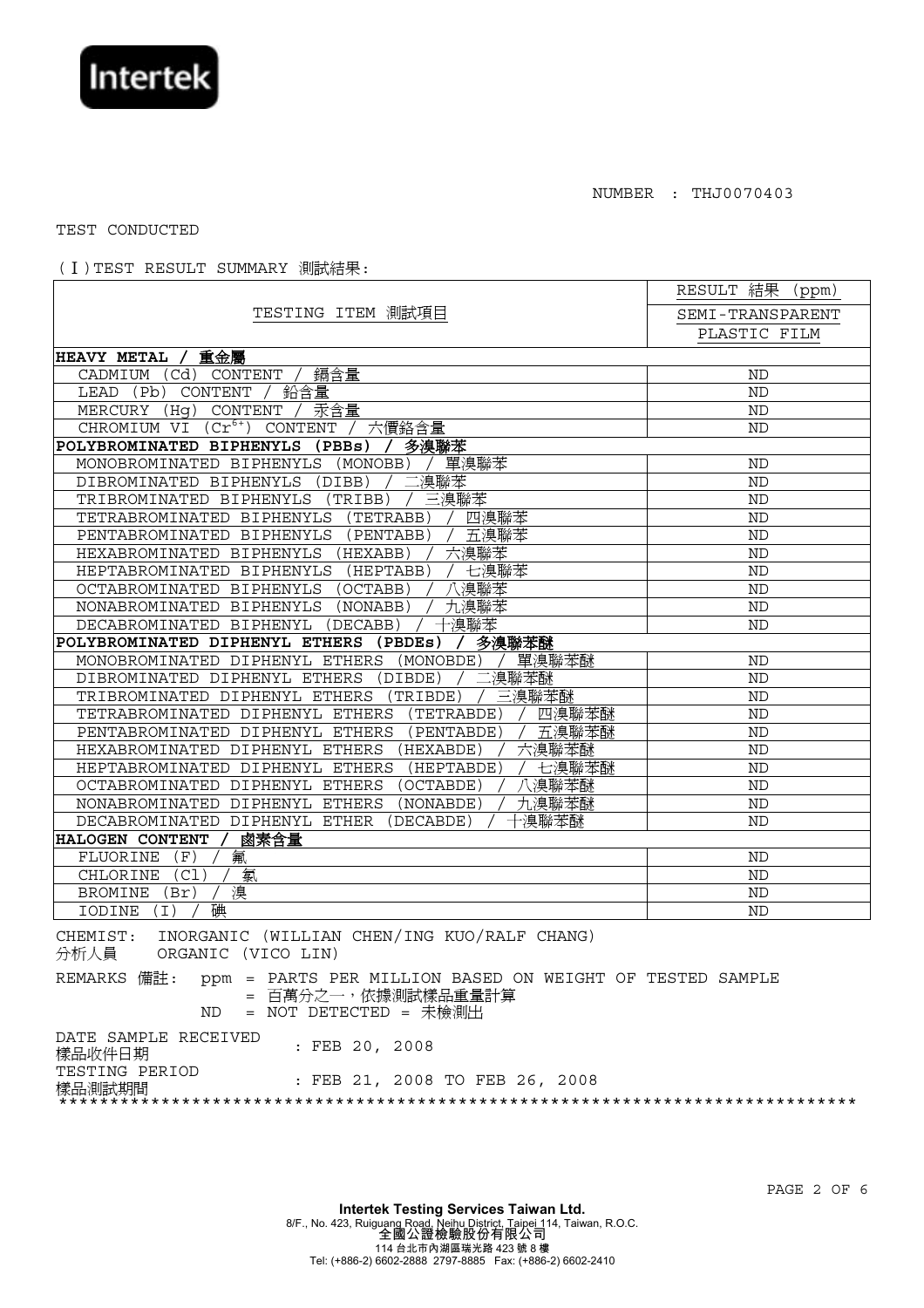

## TEST CONDUCTED

## (Ⅱ)TEST METHOD 測試方法:

| TESTING ITEM                                       | TESTING METHOD                                                                                                                                                              | REPORTING LIMIT |
|----------------------------------------------------|-----------------------------------------------------------------------------------------------------------------------------------------------------------------------------|-----------------|
| 測試項目                                               | 測試方法                                                                                                                                                                        | 報告極限            |
| CADMIUM (Cd) CONTENT<br>鎘含量                        | WITH REFERENCE TO IEC 62321,<br>Ed.1, BY MICROWAVE DIGESTION AND<br>DETERMINED BY ICP-OES (SEE NOTE)<br>參考IEC 62321, Ed.1, 以微波消化並用感應<br>耦合電漿原子放射光譜儀分析。(見注釋)                 | 2 ppm           |
| LEAD (Pb) CONTENT<br>鉛含量                           | WITH REFERENCE TO IEC 62321,<br>Ed.1, BY MICROWAVE DIGESTION AND<br>DETERMINED BY ICP-OES (SEE NOTE)<br>參考IEC 62321,Ed.1,以微波消化並用感應<br>耦合電漿原子放射光譜儀分析。(見注釋)                   | 2 ppm           |
| MERCURY (Hg) CONTENT<br>汞含量                        | WITH REFERENCE TO IEC 62321,<br>Ed.1, BY MICROWAVE DIGESTION AND<br>DETERMINED BY ICP-OES (SEE NOTE)<br>參考IEC 62321,Ed.1,以微波消化並用感應<br>耦合電漿原子放射光譜儀分析。(見注釋)                   | 2 ppm           |
| CHROMIUM VI $(Cr^{6+})$ CONTENT<br>六價鉻含量           | WITH REFERENCE TO IEC 62321,<br>Ed.1, BY ALKALINE DIGESTION AND<br>DETERMINED BY UV-VIS<br>SPECTROPHOTOMETER (SEE NOTE)<br>參考IEC 62321,Ed.1,以鹼液消化並用紫外<br>光-可見光分光光度計分析。(見注釋) | 1 ppm           |
| POLYBROMINATED BIPHENYLS<br>(PBBs)<br>多溴聯苯         | WITH REFERENCE TO IEC 62321,<br>Ed.1, BY SOLVENT EXTRACTION AND<br>DETERMINED BY GC-MSD (SEE NOTE)<br>參考IEC 62321,Ed.1,以溶劑萃取並用氣相<br>層析-質譜儀分析。(見注釋)                          | 5 ppm           |
| POLYBROMINATED DIPHENYL<br>ETHERS (PBDEs)<br>多溴聯苯醚 | WITH REFERENCE TO IEC 62321,<br>Ed.1, BY SOLVENT EXTRACTION AND<br>DETERMINED BY GC-MSD (SEE NOTE)<br>參考IEC 62321,Ed.1,以溶劑萃取並用氣相<br>層析-質譜儀分析。(見注釋)                          | 5 ppm           |
| HALOGEN CONTENT<br>鹵素含量                            | WITH REFERENCE TO IEC 61189-<br>2:2006 BY COMBUSTION FLASK WITH<br>OXYGEN AND DETERMINED BY ION<br>CHROMATOGRAPHY<br>參考IEC 61189-2:2006, 以氧氣燃燒瓶燃燒<br>集氣法並用離子層析儀分析。          | 50 ppm          |

REMARK 備註: REPORTING LIMIT = QUANTITATION LIMIT OF ANALYTE IN SAMPLE 報告極限 = 測試樣品之定量偵測極限

NOTE 注釋: WITH REFERENCE TO 111/54/CDV VERSION 2006-05-05, THE METHOD IS STILL UNDER DEVELOPMENT BY IEC TC/111 WG3 AND IS ADOPTED ONLY UPON CLIENT'S REQUEST. 參考111/54/CDV VERSION 2006-05-05,此方法仍由IEC TC/111 WG3草擬中,測試係<br>依據客戶之要求而執行。 \*\*\*\*\*\*\*\*\*\*\*\*\*\*\*\*\*\*\*\*\*\*\*\*\*\*\*\*\*\*\*\*\*\*\*\*\*\*\*\*\*\*\*\*\*\*\*\*\*\*\*\*\*\*\*\*\*\*\*\*\*\*\*\*\*\*\*\*\*\*\*\*\*\*\*\*\*\*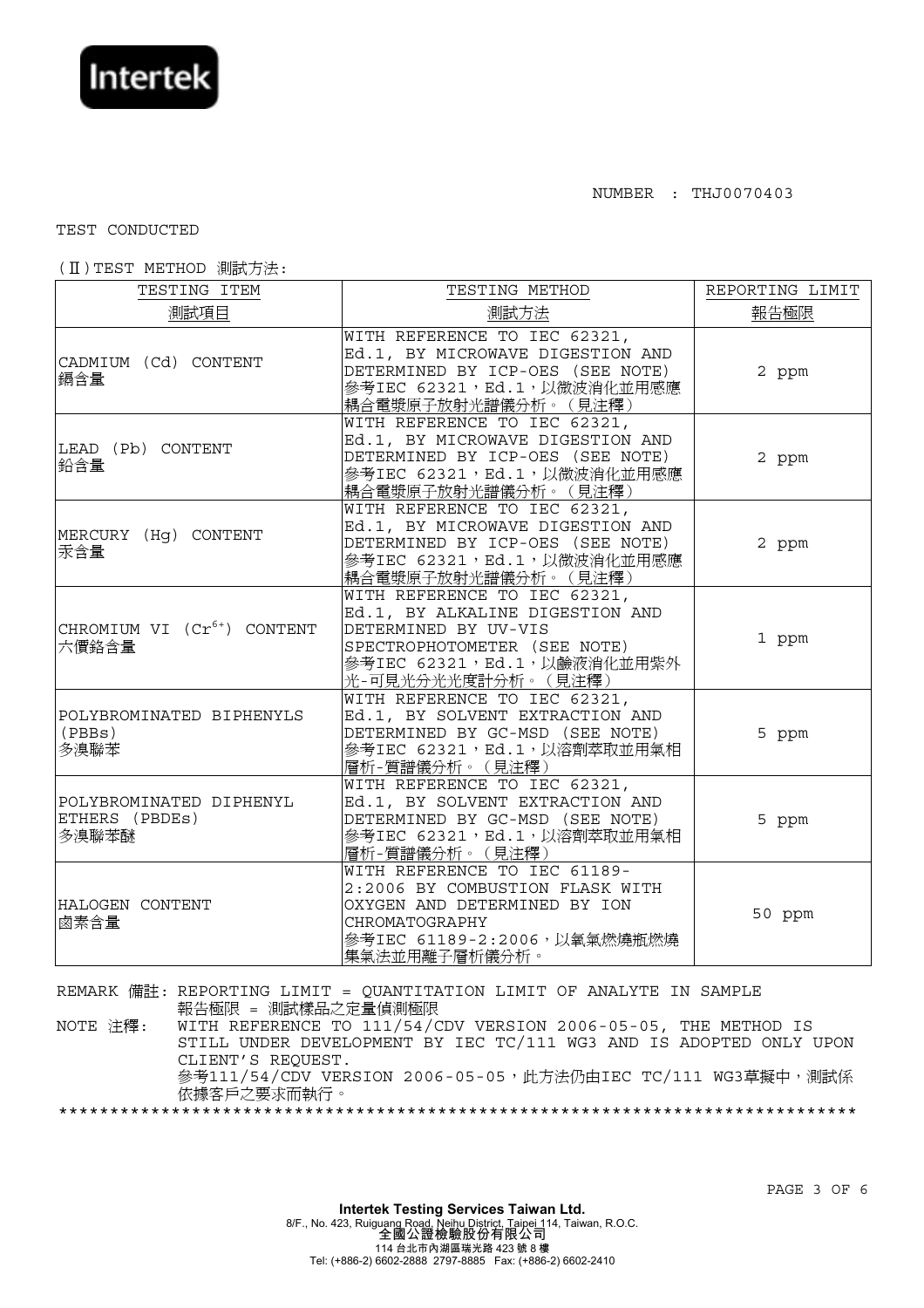

TEST CONDUCTED

(III) MEASUREMENT FLOWCHART 測試流程圖:

TEST FOR Cd/Pb/Hq/CHROMIUM (VI)/PBBS/PBDES CONTENTS ROHS六項測試流程圖 REFERENCE STANDARD 參考方法: IEC 62321 (111/54/CDV)



REMARKS 備註:

\*1: LIST OF APPROPRIATE ACID 各材質添加酸液如下表:

| _________________________________ |                                                                                                                 |  |
|-----------------------------------|-----------------------------------------------------------------------------------------------------------------|--|
| MATERIAL 樣品材質                     | ACID ADDED FOR DIGESTION 添加酸液種類                                                                                 |  |
| 聚合物<br>POLYMERS                   | $\vert$ HNO <sub>3.</sub> HCl,HF,H <sub>2</sub> O <sub>2.</sub> H <sub>3</sub> BO <sub>3</sub> 硝酸、鹽酸、氫氟酸、雙氧水、硼酸 |  |
| 金屬<br>METALS                      | HNO <sub>3</sub> ,HCl,HF 硝酸、鹽酸、氫氟酸                                                                              |  |
| 電子產品<br> ELECTRONICS              | $ HNO3, HCl, H2O2, HBF4$ 硝酸、鹽酸、雙氧水、氟硼酸                                                                          |  |

\*2: IF THE RESULT OF SPOT TEST IS NEGATIVE, CHROMIUM VI WOULD BE DETERMINED AS NOT DETECTED (ND).

若點測試的結果爲陰性反應,則直接判定爲不含有六價鉻。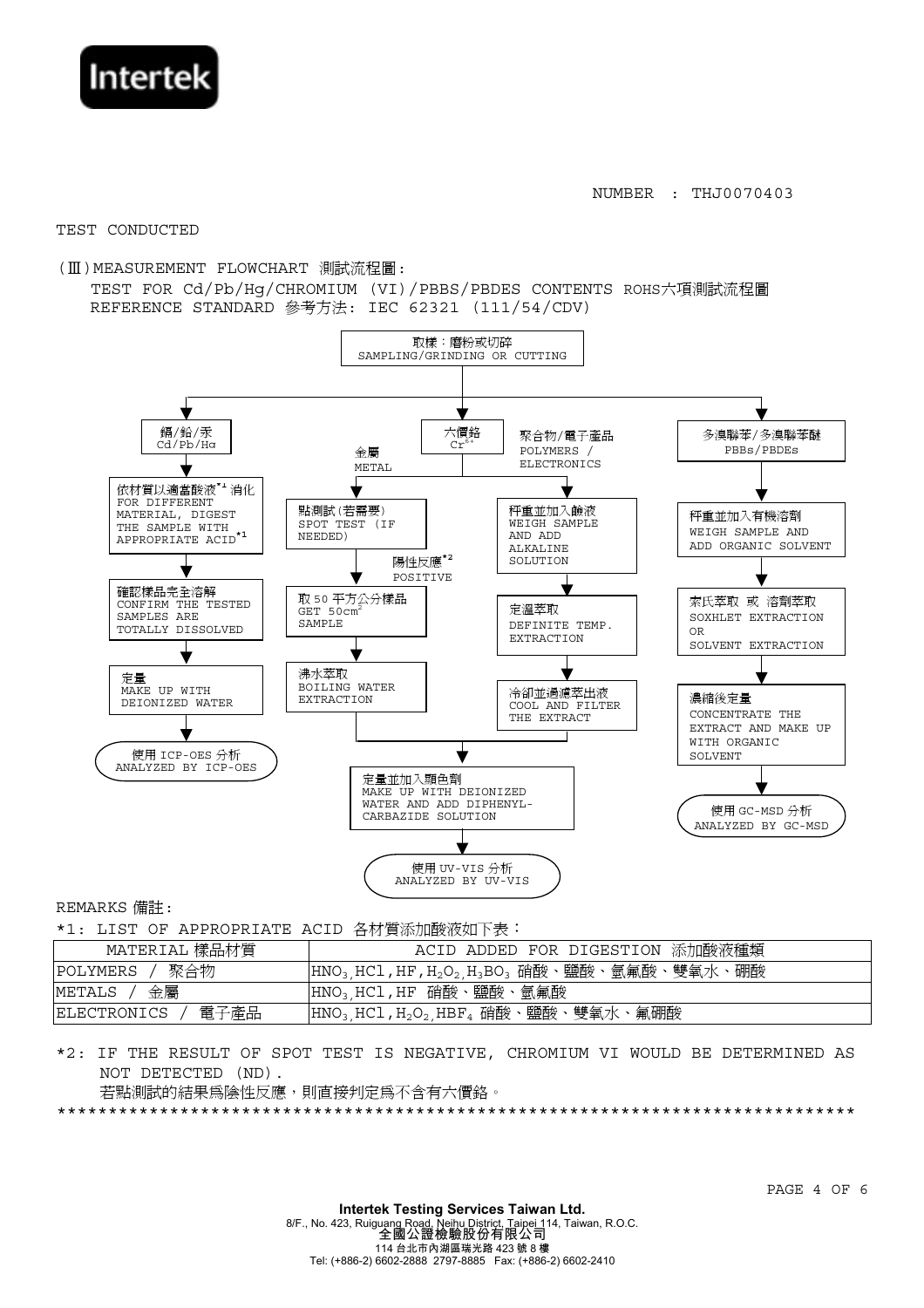

TEST CONDUCTED

(Ⅲ) 測試流程圖 MEASUREMENT FLOWCHART:

鹵素測試流程圖 TEST FOR HALOGEN CONTENT

參考方法 REFERENCE METHOD: IEC 61189-2 TEST 2C12



END OF REPORT